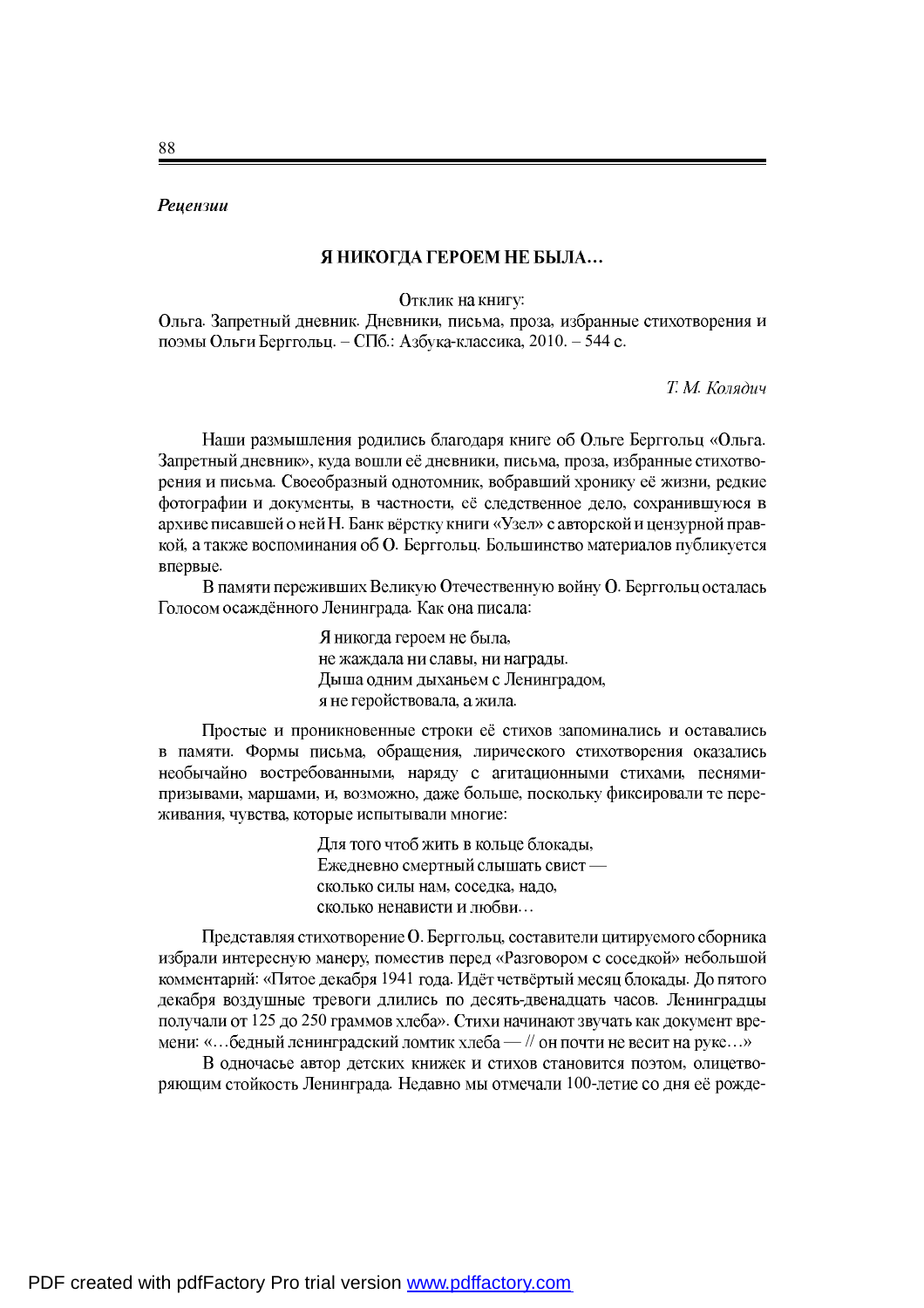ния (она родилась 15 мая 1910 г.), отдавая ей дань, как и те, кто принял решение поместить её строки «Никто не забыт, и ничто не забыто» на стены Пискарёвского кладбища, чтобы они стали своеобразным памятником павшим. Они назвали О. Берггольц «ленинградской Мадонной», «голосом Города». Её чтили, как «чтут блаженных, святых» (Д. Гранин).

Творческий путь О. Берггольц традиционен для её времени, только время её комсомольской молодости было особенным. Первое её стихотворение появилось в стенгазете фабрики «Красный ткач», где в амбулатории работал её отец, в январе 1924 г. и называлось «Ленин». Газетная публикация состоялась спустя год в «Ленинских искрах»: «Песня о знамени». Как она позже писала: «Мы не изучали жизнь, а жили общим подъёмом в стране».

В 1926 г. она приходит юнкором в одну из ведущих литературных групп ленинградских писателей «Смена», входившую в ЛАПП (Литературную accoциацию пролетарских писателей). Тогда её возглавлял широко известный поэт В. Саянов. Впоследствии станут известными многие имена членов группы -Г. Гора, Л. Рахманова.

Там О. Берггольц встретила своего будущего мужа, поэта Б. Корнилова. Народной станет его «Песня о встречном»: «Не спи, вставая, кудрявая! // В цехах звеня, // Страна встаёт со славою // Навстречу дня». Вместе с Б. Корниловым она учится на Высших курсах при Институте истории искусств, где преподают Ю. Тынянов, Б. Эйхенбаум, И. Соллертинский. Она слушает выступления В. Шкловского, приезжавших из Москвы В. Маяковского и И. Уткина. Своё образование заканчивает в Ленинградском государственном университете.

Настроения времени определяют её дальнейшую судьбу. Расставшись с Б. Корниловым и выйдя замуж за однокурсника Н. Молчанова (он умрёт от болезни и голода в Ленинграде), по комсомольской путёвке она уезжает в Казахстан. ездит по глубинным районам как разъездной корреспондент газеты «Советская степь».

Одновременно пишет стихи, очерки, рассказы, Несмотря на тяжёлые бытовые условия, сохраняет радостное мироощущение, хотя в её стихах встречаются и печаль, и грусть, ведь одна за другой уходят из жизни её дочери («Майя», 1933, «Память», 1934, «На Сиверской, на станции сосновой», 1935). Общее настроение соответствует времени: «Прекрасна жизнь, // и мир ничуть не страшен, и если надо только — вновь и вновь // мы отдадим всю молодость - // за нашу // Республику, работу и любовь» («Порука», 1933).

Ещё в начале своего творческого пути на заседании Союза поэтов О. Берггольц прочитала своё стихотворение «Каменная дудка» в присутствии К. Чуковского. Жизнь сводила её с известными детскими авторами. Редактор первых детских книг О. Берггольц С. Маршак познакомил её с М. Горьким, также напутствовавшим её на дальнейшее творчество. В 1930 г. выходит её детская книжка «Зималето-попугай», а первая «взрослая» поэтическая книга «Стихотворения» — в 1934 г. (редактором становится Н. Тихонов). Поэтический взлёт О. Берггольц пришёлся именно на 30-40-е годы.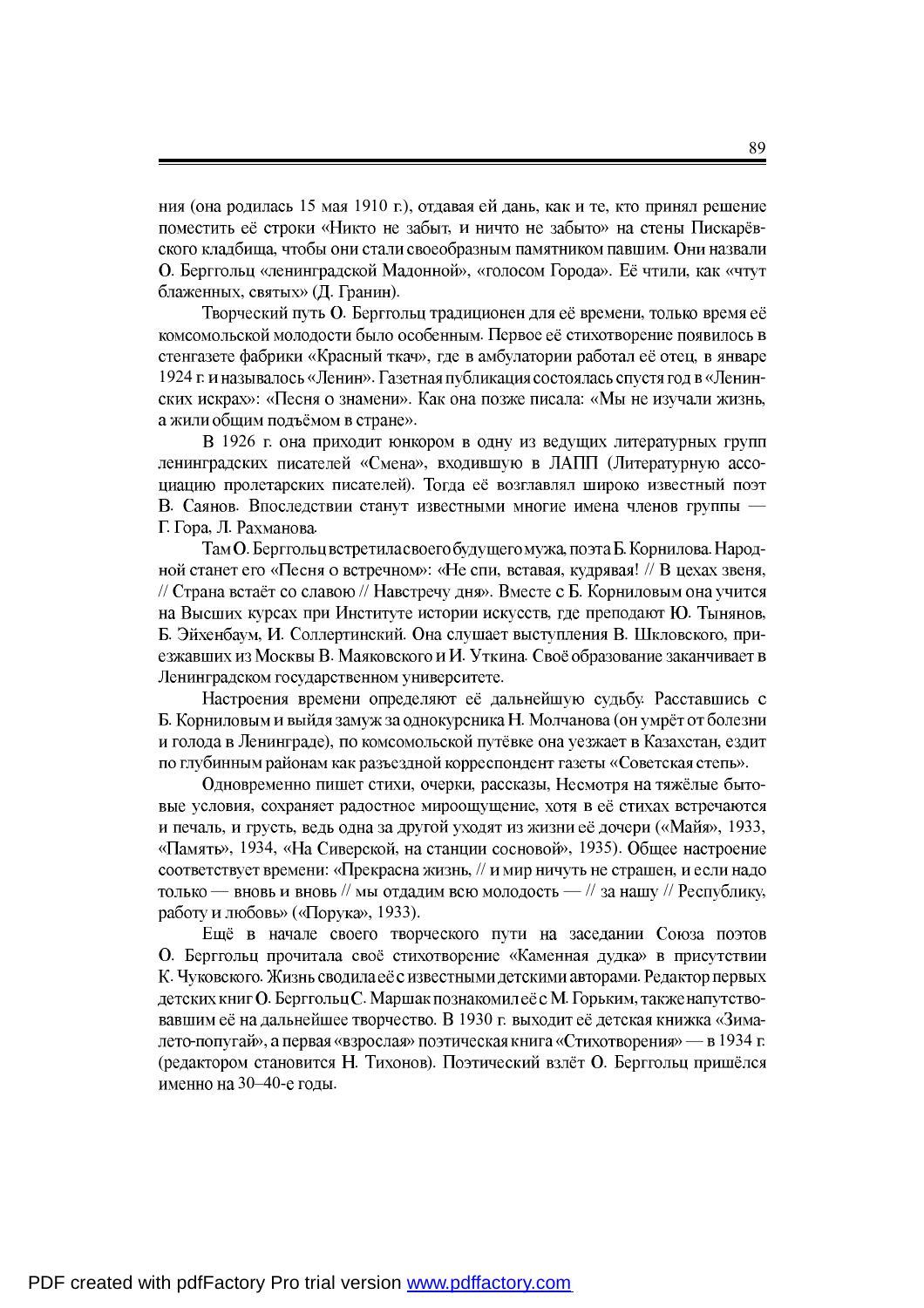Позже она признается, что было «много у нас тогда лишнего, был и догматизм, и чрезмерная прямолинейность, и ошибочные увлечения... но не было одного — равнодушия». Удивительно слышать от человека, ведь она прошла через арест, реабилитацию, смерть первого мужа, гибель во время следствия, а затем в тюрьме не рождённых детей, арест и высылку отца. И продолжала писать стихи цикл «Испытание» (1939). В цикле «Родина» своё отношение: «Не искушая доверья моего, // Я сквозь темницу пронесла его».

Стихи начинают писаться в стол, тема любви была не ко двору, оставалась для себя, и у О. Берггольц возникает такой же психологический роман, как и у А. Ахматовой, подвергнутой в 30-е годы порицанию за личное в поэзии: «О да, я иная, совсем уж иная! // Как быстро кончается жизнь...// Я так постарела, что ты не узнаешь, // А может, узнаешь? Скажи!» Появление риторических конструкций — примета динамичного и трагического времени. Но повествовательная интонация оставалась, и она проявилась и в военное время.

Тогда она создаёт, кроме стихов, поэмы «Февральский дневник» (1942), «Ленинградская поэма» (1942), поэму-реквием «Память защитников» (1944). Пробует себя в форме пьесы «Они жили в Ленинграде» (1944), «У нас на земле» (1947). Киносценарий «Ленинградская симфония» был написан с Г. Макогоненко, ставшим её спутником. С ним она встретилась в Радиокомитете.

Не только город, но и его жители были необычайно дороги для О. Берггольц. Множественные зарисовки разбросаны по её письмам: «Это, как и сотни квартир в Л-де, — вымершая квартира. Её хозяин, какой-то киноактёр, убит на фронте, брат его умер зимой. В моей комнате, - она же наша спальня, роль, книжный шкаф с книгами, который человек подбирал, видимо, специально... и шкаф, который был набит разным домашним барахлом...» О своём состоянии: «Мой быт накладывался на чей-то чужой, потухший, умерший быт... И я лишена своей квартиры, своей прежней жизни...»

Удивляет смелость автора, не побоявшегося открыто говорить, пусть и самой себе: «Это человек, отдавший всю жизнь партии. Мотивировок к осуждению нет даже юридически сколь-нибудь основательных. Произвол, беззаконие, и всё. О, как подло». «Сталину не жаль нас, не жаль людей. Вожди вообще никогда не думают о людях».

Необычайная открытость О. Берггольц стала прологом к появлению её «Дневных звёзд», открывших новое направление — «лирическую прозу», хотя в ней сильно не только исповедальное, но и эпическое начало. Ведь о столь многом нужно было рассказать, оживив прошлое и воздав память умершим, в первую очередь отцу, удивительному врачу и человеку. Обобщение проявилось в её стихах: «В те дни исчез, отхлынул быт. И смело // В права свои вступило бытие». Трагический образ человека-победителя выразился в поэтических сборниках «Узел» (1965) и «Память» (1973).

С конца 30-х годов писала сборник стихов «Узел», в нём проявилась открытая дневниковая манера, прямые обращения к читателю, необычайная исповедальность. И все эти качества оказались необычайно востребованными в период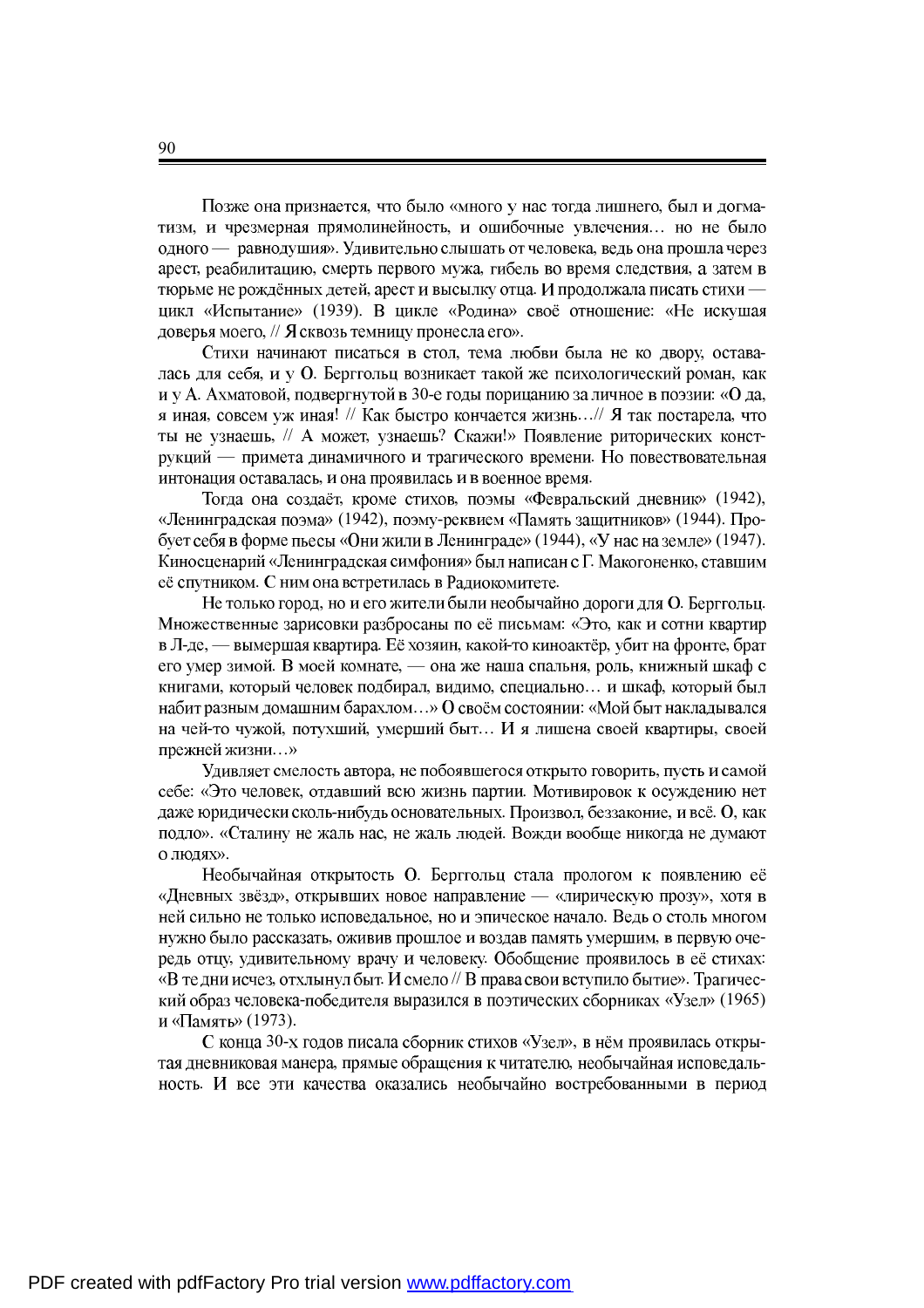оттепели, когда литература возвращалась к психологизму, сложным неоднозначным характерам.

Новый этап в литературе и новый период творчества О. Берггольц совпали. Её можно считать и поэтом оттепели. Предложив иную структуру, О. Берггольц помогла становлению «прозы поэта», для которой характерны открытая структура, ассоциативно-хронологический способ организации. Одно переживание рождает другое, когда автор вспоминает о бомбёжках: «И вся жизнь моя вдруг распростёрлась передо мной. И с немыслимой стремительностью, которую не в силах обрести слово, катились сквозь душу картины всей моей жизни и жизни моей родины». «Нет, я не вспоминала, я ж и л а тем, что было, есть, будет. Эти воспереживания были внезапны, отрывочны, разбросаны и в то же время слиты в единый сплошной  $\overline{\text{NOTOK}}$ ... »

Время представляется авторам «лучевым потоком», собирающим всё вместе (О. Берггольц): «Папа был на войне, — война с Вильгельмом всё шла и никак не могла кончиться, и папа больше не приезжал к нам после того единственного раза, когда привозил каску, и мы уже стали забывать его, какой он на самом деле». В памяти остаются детали и, конечно, запахи, звуки: «... воздух был напоён горячим дыханием сосновой хвои и смолы, и струился нежнейший запах нагретого песка у взморья». Всегда говорят, что ранние впечатления самые яркие и стойкие. Но воспроизводят их только художники слова.

Детские впечатления перемежаются со слухами, разговорами, подслушанными репликами взрослых: «В Петрограде была огромная манифестация фабричных». «Это Ленин их поднял». «И вот в воображении возник сказочно сильный и бесстрашный Ленин, человек, за которым идут все фабричные». Возникает картинка, образ заводов, «дрожащее, угрюмое зарево над ними всегда было видно из окошек нашего дома по вечерам».

Точность и конкретность, отчасти фактографичность, не случайно в «Попытке автобиографии» она пишет, что в её «произведениях с юности ничего не было недостоверного, не взятого из жизни».

Однако всей правды о происходящем говорить не давали, и вторая книга «Дневных звёзд» не была опубликована. Дневниковые записи после смерти поэта конфисковали. И только благодаря самоотверженности семьи её архив постарались сохранить.

«Вечным черновиком», где главным остаётся логика эмоций и движение сердца, называла свою прозу О. Берргольц. И полагала: «О многом, чрезмерно многом надо писать, необходимо описать, пока оно не забыто». После смерти М. Зощенко: «Я ни в чём не могу упрекнуть себя по отношению к Михаилу Михайловичу. Не только ни словом, ни делом не предала его в катастрофические дни 46-го года, восприняла это как личную катастрофу, чем могла, старалась согреть. В позапрошлом году, после XX съезда, первой и, кажется, единственной ринулась в драку за него, говоря о необходимости пересмотра знаменитого постановленьица и доклада Жданова и отношения к Зощенко вообще».